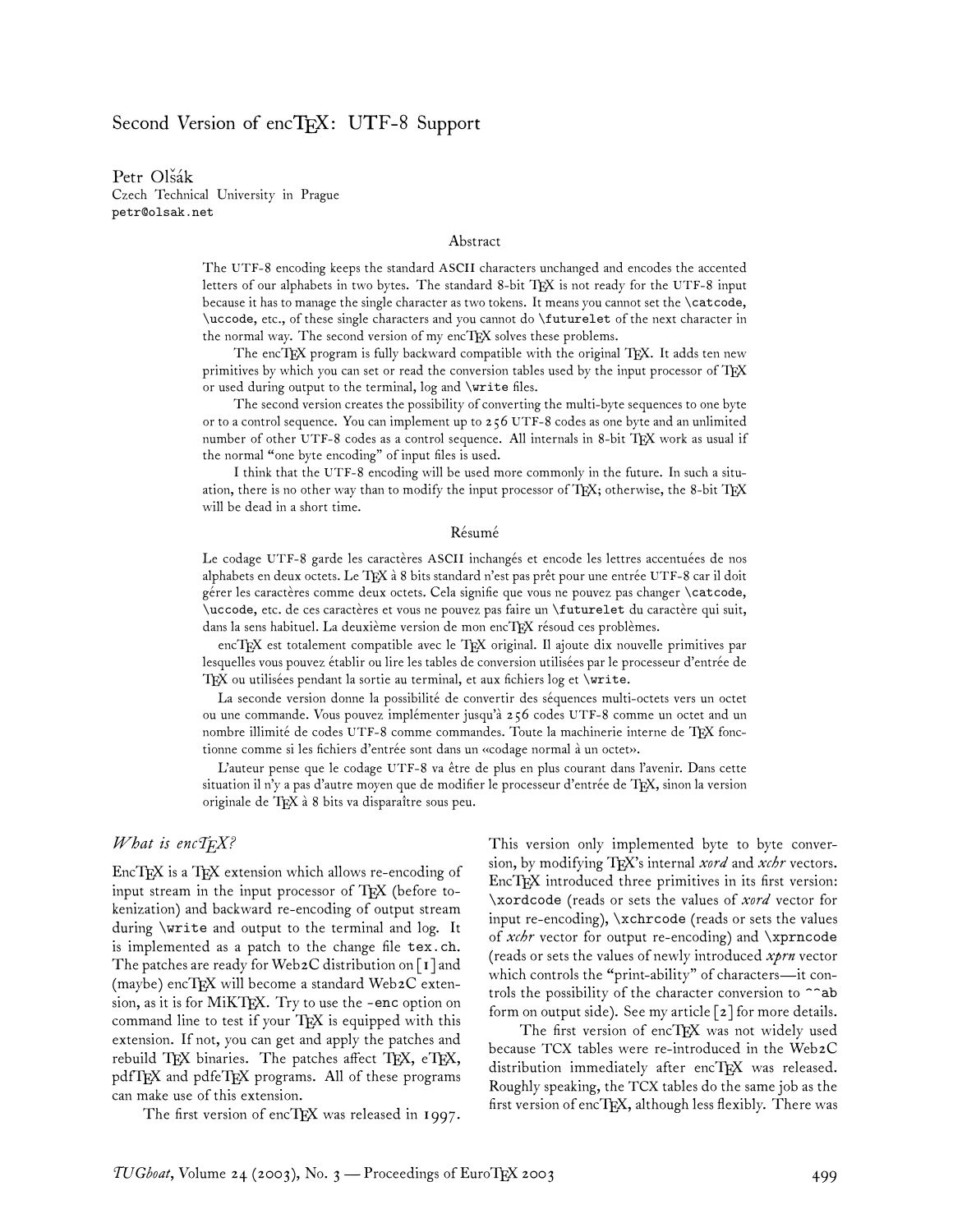no reason to combine the TCX tables with encTFX.

The second version of encTEX was designed and prepared by me in December 2002 and released in January 2003. This version introduces seven more primitives so users can control the multi-byte input reencoding and reverse output re-encoding. Groups of bytes on input stream can be converted to one byte or to a control sequence. The conversion is done before tokenization, but a control sequence generated by this conversion is not re-tokenized again and the token processor does not go to the "ignoring spaces" state after such a control sequence. The backward conversion during \write allows you to convert one byte or a control sequence to the original group of bytes.

The second version of encTFX is backward compatible with the first one, of course. Detailed documentation is available [1]. Very nice on-line html documentation written by David Necas (Yeti) is also available  $\lceil 5 \rceil$ .

### *Motivation*

I am the maintainer of a csplain format—the basic part of the CSTEX package (for Czech and Slovak users). csplain is similar to the very well-known plain TEX format (by Don Knuth,  $\lceil 4 \rceil$ ). Moreover, csplain solves the processing of all letters from Czech and Slovak alphabets. It means that CS-fonts (encoded by ISO-8859-2) are used by default instead of the Computer Modern fonts, the hyphenation tables for Czech and Slovak languages are input in the same encoding and all Czech and Slovak letters are treated as single non-composite symbols. These symbols have their \catcodes set to 11 (letter), thus they can be used in control sequences too.

Czech and Slovak alphabets are encoded by many mutually incompatible standards and pseudo-standards in various operating systems and environments. All these encodings have to be converted internally to ISO-88 $59-2$ in csplain at the input processor level and converted back to the input encoding during \write, terminal and log output. Only this rule preserves the independence of the TEX processing from the operating system.

If the source text of the Czech or Slovak document is transported from one environment to another, reencoding to the standard of the target environment must be done, either automatically or manually by the user. The main principle is that the Czech and Slovak characters in source text have to be displayed correctly by the operating environment before the document is processed by csplain.

I created the cstrip test in 1998 [3]. You can verify if you are really using the csplain format with this test. It verifies if TEX's input processor is set correctly depending on your operating environment: all Czech and Slovak characters have to be mapped into ISO-8859-2 and they have to be written back to the input encoding

on terminal, log and \write files. The ^^ab form is not permitted for Czech and Slovak letters.

We were able to set the input processor properly for csplain in old TFX distributions. For example, emTFX used TCP tables. On the other hand, the Web2C distribution disabled its similar TCX tables in 1997, thus users were not able to implement the csplain format correctly in operating environments where different encoding of our alphabets from ISO-8859-2 were used. This was the main motivation of encTFX extension of TFX.

Now, the new encoding standard UTF-8, derived from Unicode, is used very often. The non-ASCII characters are encoded in two or more bytes. If this encoding standard is used in our operating environment then we need to be able to set multi-byte conversion in the input processor of TFX. There is no other way to carry out the cstrip test. This was my motivation for the second version of encTEX.

## *Multi-byte re-encoding*

The detailed documentation is included in the encTFX package. Thus, only a short overview of the principles is presented here.

The second version of encTFX introduces seven new TEX primitives to define and control re-encoding between multi-byte input/output and TEX's internal representation. These are:

- \mubyte and \endmubyte primitives defining the conversions,
- \mubytein, an integer register controlling input conversion,
- \mubyteout, an integer register controlling output conversion,
- \mubytelog, an integer register controlling output to terminal and log file,
- \specialout, an integer register controlling \special argument treatment, and
- \noconvert, a primitive suppressing output conversion.

The default values of all the new registers are such that encTEX behaves compatibly with unmodified TEX (incidentally, it means zeroes).

You can set the conversion table via the pair of primitives \mubyte and \endmubyte. Examples:

| \mubyte ^^c1 | ^^c3^^81\endmubyte % A |  |
|--------------|------------------------|--|
| \mubyte ^^c4 | ^^c3^^84\endmubyte % A |  |

It means that, for example, the group of two bytes ^^c3^^81 will be converted to one byte ^^c1 (if \mubytein is positive) and this byte is converted back to byte sequence ^^c3^^81 during \write (if \mubyteout is positive) and to log and terminal (if \mubytelog is positive).